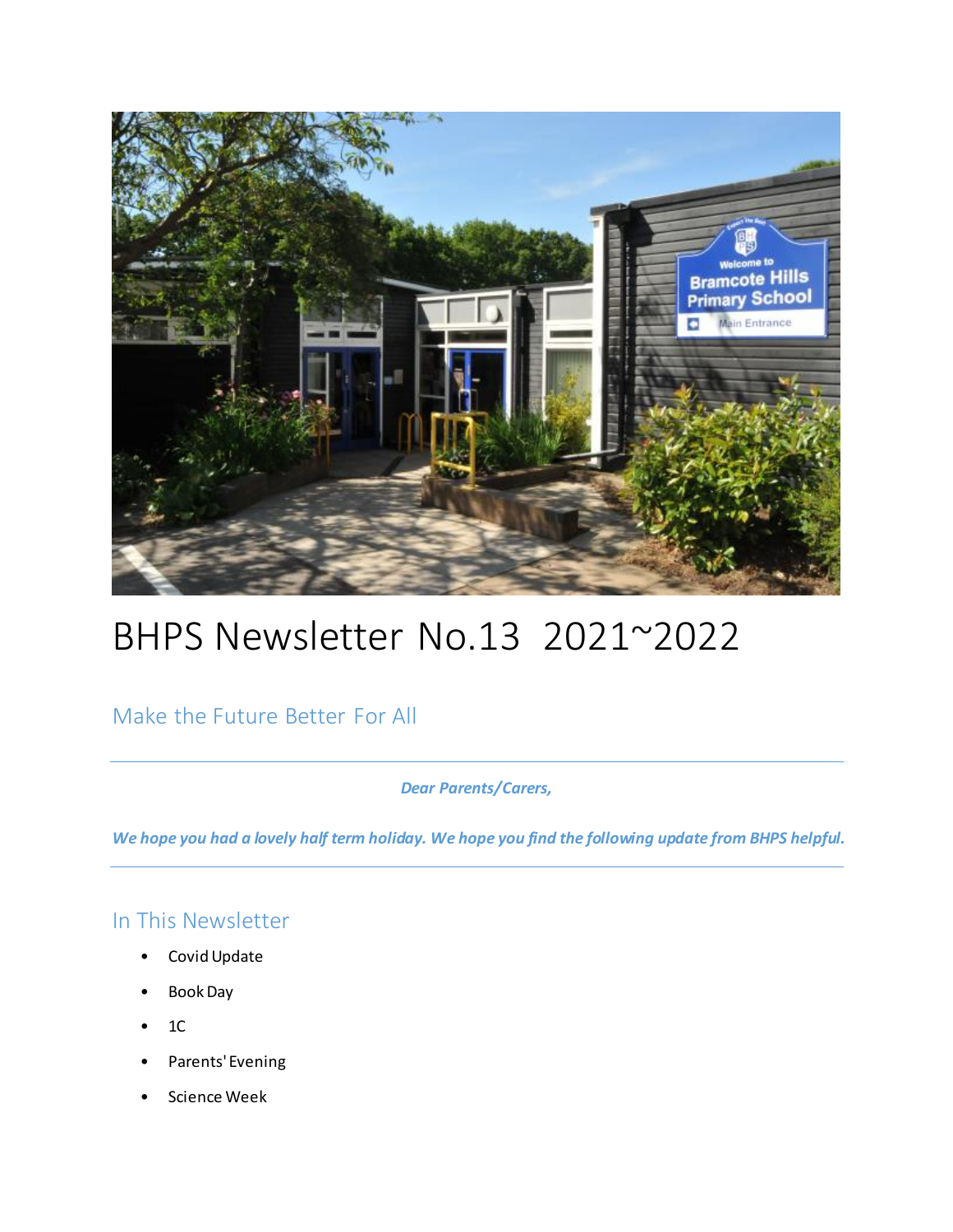- Yr 2 The Great Fire of London
- School Uniform
- Support for Mental Health
- Dog Fouling
- Dates and Planning Ahead

## Covid19 Update

At the time of writing, we currently have just 2 cases of Covid-19 in school (1 child and 1 member of staff).

Parents and Carers will be aware that there has been a change to the national restrictions and we are still trying to apply these in a practical way to school settings. At present, we still advise parents to keep children off from school if they have any of the three main COVID symptoms (high temperature, persistent cough, change or loss in sense of smell/taste) and get them tested. We will also continue to send children home if they display these. Parents and carers are still advised to isolate children with Covid19for a minimum of 5 days. After this, children can return to school if they have consecutive negative test results (a day apart) and no longer have a temperature. Children can return after 10 days even without a negative test.

All requirements for school staff to take part in twice weekly testing have ended. There is also no mention of bubbling in the revised guidance although, obviously, we would take further advice from Public Health England should we have a significant outbreak.

We are hoping for further guidance and information for schools over the next few days and we will keep you informed of any changes.

## World Book Day - Thursday 3rd March

As World Book Day is around the corner, we are excited to share our theme for this year in celebration of a British literary icon: Harry Potter! Each year group shall be completing activities linked to a theme from each book and our very own "sorting hat" ceremony in assembly. Some examples include creating instructions on the care of magic creatures; developing new treats for Honey Dukes Sweetshop and creating a new magical school to compete in the Triwizard tournament. As stated on previous newsletters, costumes are optional, and we are still encouraging the children to come to school in a character that they love to celebrate reading; it doesn't have to be Harry Potter themed. If your child wishes to embrace a simplistic interpretation of dressing up for World Book Day, we are inviting the children to come to school dressed in 1 of the 4 colours of the Hogwarts' houses:

Gryffindor = red Ravenclaw = blue Hufflepuff = yellow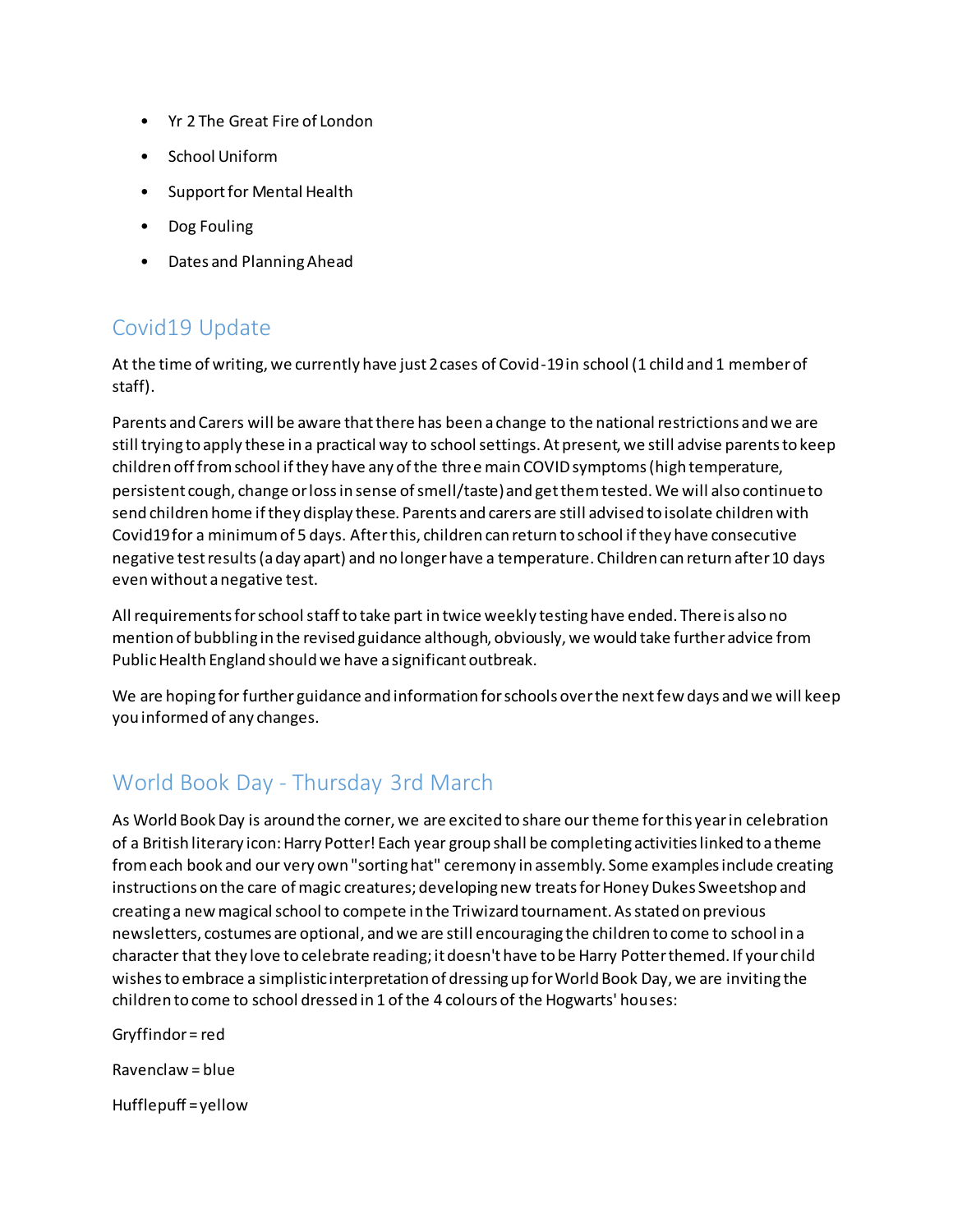#### Slytherin = green

World Book Day vouchers shall be shared on the day and we shall have our Scholastic book fayre in school from 3rd to 8th March but please note that it won't be possible to buy books from 9th.



#### $1<sub>C</sub>$

We are sorry to have to report that Miss Clarke is unwell and will be absent from school for the next three weeks. In her absence, Miss Hobson will be taking the class every day in order to provide as much continuity for the children as possible. We will, unfortunately, have to delay 1C's parents' evening appointments but these will be organised as soon as possible. Please contact Mr Taylor should you require any further information.

## Parents' Evening

Parents' evening appointments (except for 1C) are due to take place in week beginning Monday 7th March. We find ourselves in the position where there is an obvious lifting of many Covid19 restrictions. We have really missed having parents in school for these meetings over the last two years but have also been interested to hear from many of you regarding how you have preferred the remote meetings.

This term, we are therefore going to experiment with a 'hybrid' version of Parents' Evening. Your child's teacher will be sending out a MS Forms link for you to book your parents' evening appointment. You will have the choice of an 'in person' or remote appointment. It is essential that both parents and teachers are on time for their appointments. After the week, we will review how effective this has been and then consider whether it is an approach we can adopt in the future.

#### Science Week

Week beginning Monday 14th March is the School's Science Week and we will be marking the occasion with a variety of activities. We would still love to hear from any parents who are able to volunteer and visit school to tell children about their jobs, scientific knowledge or favourite science experiments.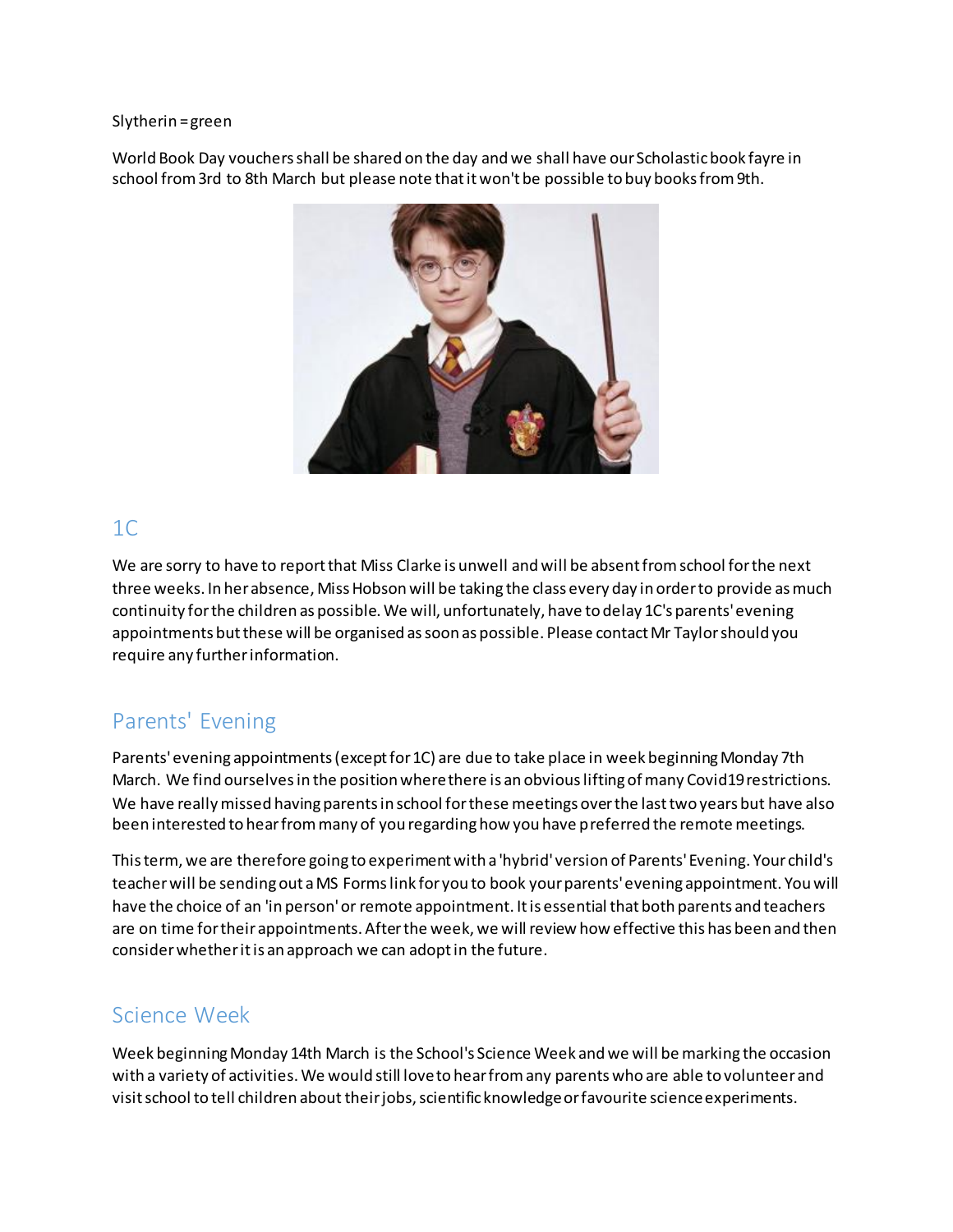Please email the school office and mark your email *For the Attention of Mr Fairbrother*if you are able to contribute to science week in any way.

During the week, all the classes will be taking part in an activity that develops a food product. We would like to invite parents into school at 3:15 on Friday 18th to view a selection of these and maybe vote on their favourite one. These will be displayed in the hall and we will organise a one-way system for parents to come in and out of the building.

(NB although we will be selling red noses, we won't be celebrating red nose day on 18th)



#### Year 2 - The Great Fire of London

This half term, the Year 2 children have been learning about the Great Fire of London. To round off our topic, we built a model of Pudding Lane and watched (from a very safe distance after a fire safety discussion) how quickly fire can spread when houses are so close together and made of flammable materials. Inside the houses were bricks, and these were left standing. This reinforced to the children why bricks were used in the rebuilding of London. A fantastic end to a great topic!

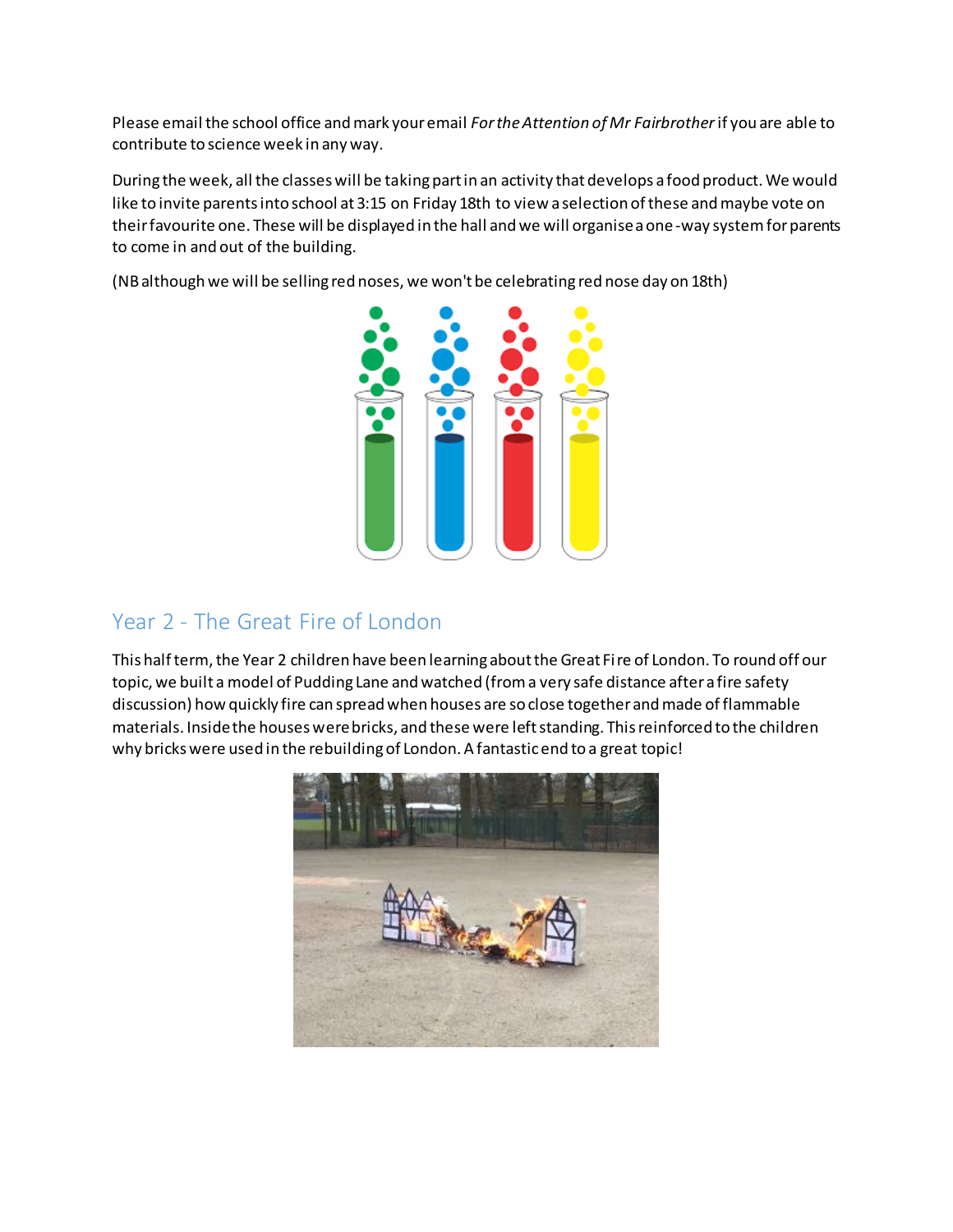## School Uniform and Healthy Snacks

We have noticed that, following the pandemic, some children are not following the school dress code as closely as they used to. May we remind you that, on the days when children don't have PE, children should be wearing the proper school uniform and school shoes. Trainers, even black trainers, should not be worn. When children have PE, their kit should not have any sporting logos on them. A plain white T shirt and blue/black shorts/skirt should be worn. A track suit is acceptable if the weather is cold.

We are also concerned about the number of children bringing crisps or chocolate bars for their midmorning snack This is not allowed and children should bring a healthy, nut free snack for morning break time. Children in Foundation and Key Stage 1 are already provided with a piece of fresh fruit or vegetables.

## Support for Good Mental Health

We are working in partnership with the NHS Mental Health Support Team and see this as a useful resource to provide support for some children and families. Referrals can be made through school or via self-referral which is explained in their letter to parents, copied for you below.

Dear Parent/Carer,

We would like to take the opportunity to introduce ourselves and explain the mental health services we offer through your child's school. We are the school's Mental Health Support Team (MHST) and can offer mental health support through CBT (Cognitive Behavioural Therapy) based work with children and young people. This work can be done individually or in groups. We also work with school staff and parents to support their children and students.

If your child has been experiencing low mood, anxiety or has a significant concern about their mental health, they can access our service through self-referral or by talking with your school's mental health lead to support them with this.

You can also support your child to self-refer from home using the following web address: [www.nottinghamshirehealthcare.nhs.uk/camhs-self-referral](https://www.nottinghamshirehealthcare.nhs.uk/camhs-self-referral) or by calling our Single Point of Access (SPA) on: 0115 854 2299.

If you have any queries, please don't hesitate to contact us.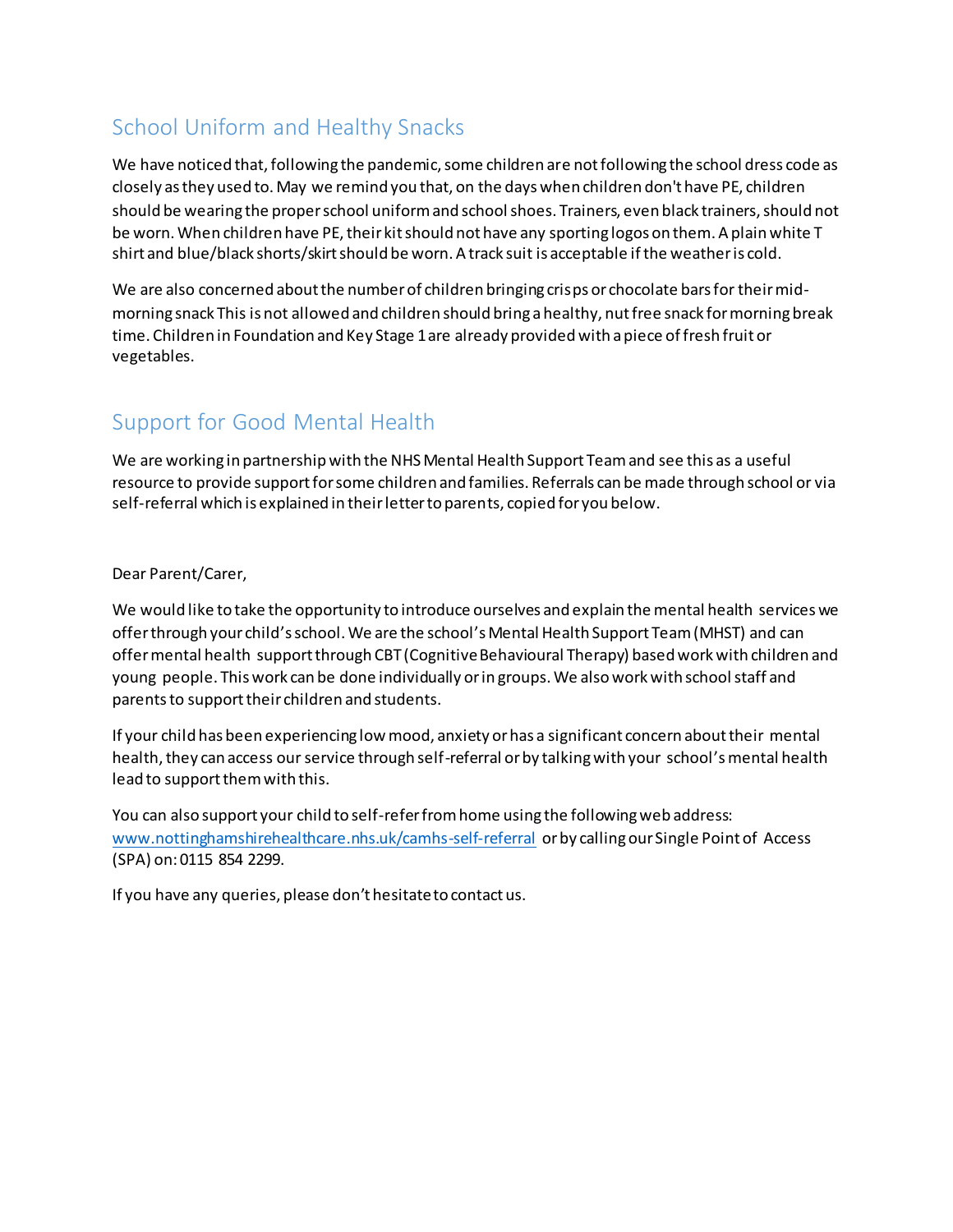

### Dog Fouling

We have received a small number of complaints about dogs fouling the pavement on Moor Lane and around the entrance to school. Unfortunately, children will sometimes tread in this mess and then bring it into school with them. Obviously, we are not certain which dogs are to blame but please, if you have a dog, clear up any mess that they leave behind to keep our children safe.

## Dates and Planning Ahead

| <b>Dates</b>                                                     |                                                                               |  |
|------------------------------------------------------------------|-------------------------------------------------------------------------------|--|
| Dates that have not been shared before are shown in <b>bold.</b> |                                                                               |  |
| 2022                                                             |                                                                               |  |
| February                                                         |                                                                               |  |
|                                                                  | Mon 28th 5F Recycling Workshop                                                |  |
|                                                                  | Mon 28th - 1st Mar Yr 3 Residential to Castleton                              |  |
| March                                                            |                                                                               |  |
|                                                                  | Thurs 3rd World Book Day (Children to dress up as book characters - optional) |  |
| Mon 7th - Weds 9th Parents' Evening                              |                                                                               |  |
|                                                                  | Mon 14th - Fri 18th Science Week                                              |  |
| Tues 22nd Foundation trip                                        |                                                                               |  |
| Weds 23rd to Thurs 24th Yr 4 Residential to York                 |                                                                               |  |
| April                                                            |                                                                               |  |
| 4th - 18th                                                       | Easter Holiday                                                                |  |
|                                                                  | Weds 20th Yr 4 Anglo-Saxon trip to Perlethorpe                                |  |